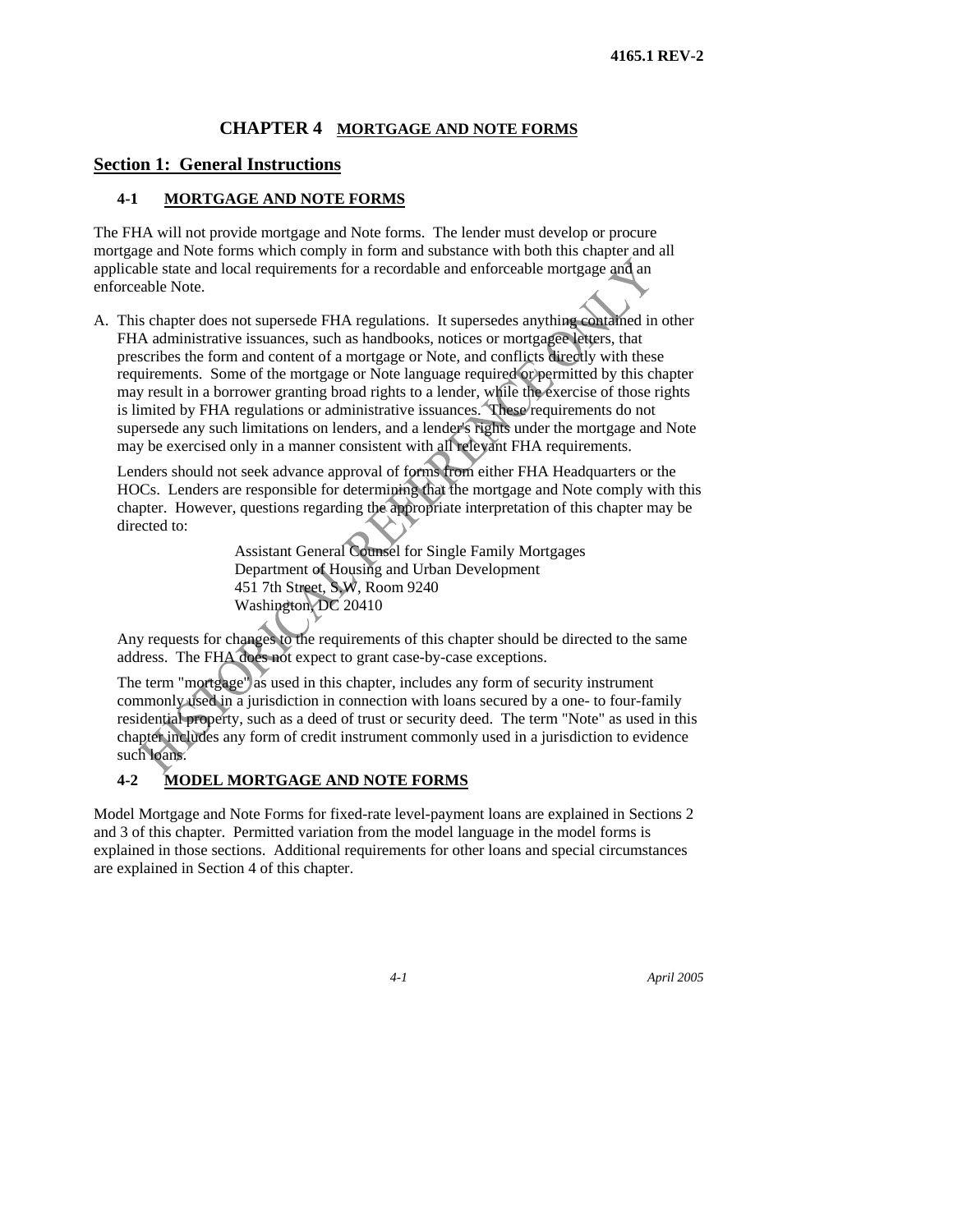### **4-3 FORMAT**

A mortgage or Note may include the lender's business name and/or logotype on the top of the form. Although layout and format are within the discretion of lenders where not specified in this chapter, size and style of typeface or print should be similar to the mortgages and Notes approved by the Federal National Mortgage Association (Fannie Mae) and the Federal Home loan Mortgage Corporation (Freddie Mac). The Department recommends that form preparers include the last revision date on each form in order to clarify the versions being distributed.

### **4-4 STATE LAWS**

This chapter and the instructions or footnotes for the model forms identify some specific adaptations of the model forms that are needed to comply with state laws. Other state laws may require adaptations. Lenders should consult instructions from Fannie Mae and Freddie Mac regarding forms preparation for guidance on meeting state law requirements. The validity and enforceability of the mortgage and Note will depend on compliance with state law even if such law is not reflected in this chapter. For this reason, FHA emphasizes the need for a lender to use mortgages and Notes that comply with state law.

### **4-5 HOCS HAVE AUTHORITY**

HOCs have the authority to impose additional requirements regarding mortgage and Note provisions for consistency with state laws appropriate to their jurisdictions, and to advise lenders of any such requirements through a Circular Letter.

## **Section 2: Mortgage Provisions**

## **4-6 MODEL MORTGAGE FORM**

Lenders must use the Model Mortgage Form (Appendix II), and follow the instructions accompanying the Model Mortgage Form, with only such adaptation as may be necessary to conform to state or local requirements.

# **4-7 FANNIE MAE/FREDDIE MAC FORMS**

In preparing its forms requirements, FHA has made heavy use of the approved Fannie Mae/Freddie Mac mortgage forms. The provisions that precede the numbered paragraphs in the Model - Mortgage Form are to be the same as Fannie Mae/Freddie Mac mortgages, (except New York and Maine), with the addition of the FHA case number on the front page.

### **4-8 UNIFORM AND NON-UNIFORM COVENANTS**

The numbered Paragraphs 1-16 in the Model Mortgage Form, (FHA "uniform covenants"), must be used verbatim rather than the Fannie Mae/Freddie Mac "uniform covenants," which contain some substantial differences from FHA policy. FHA must be consulted if the lender concludes that anything in these paragraphs does not meet state or local requirements, but the lender shall make no changes without prior FHA approval.

*4-2 April 2005*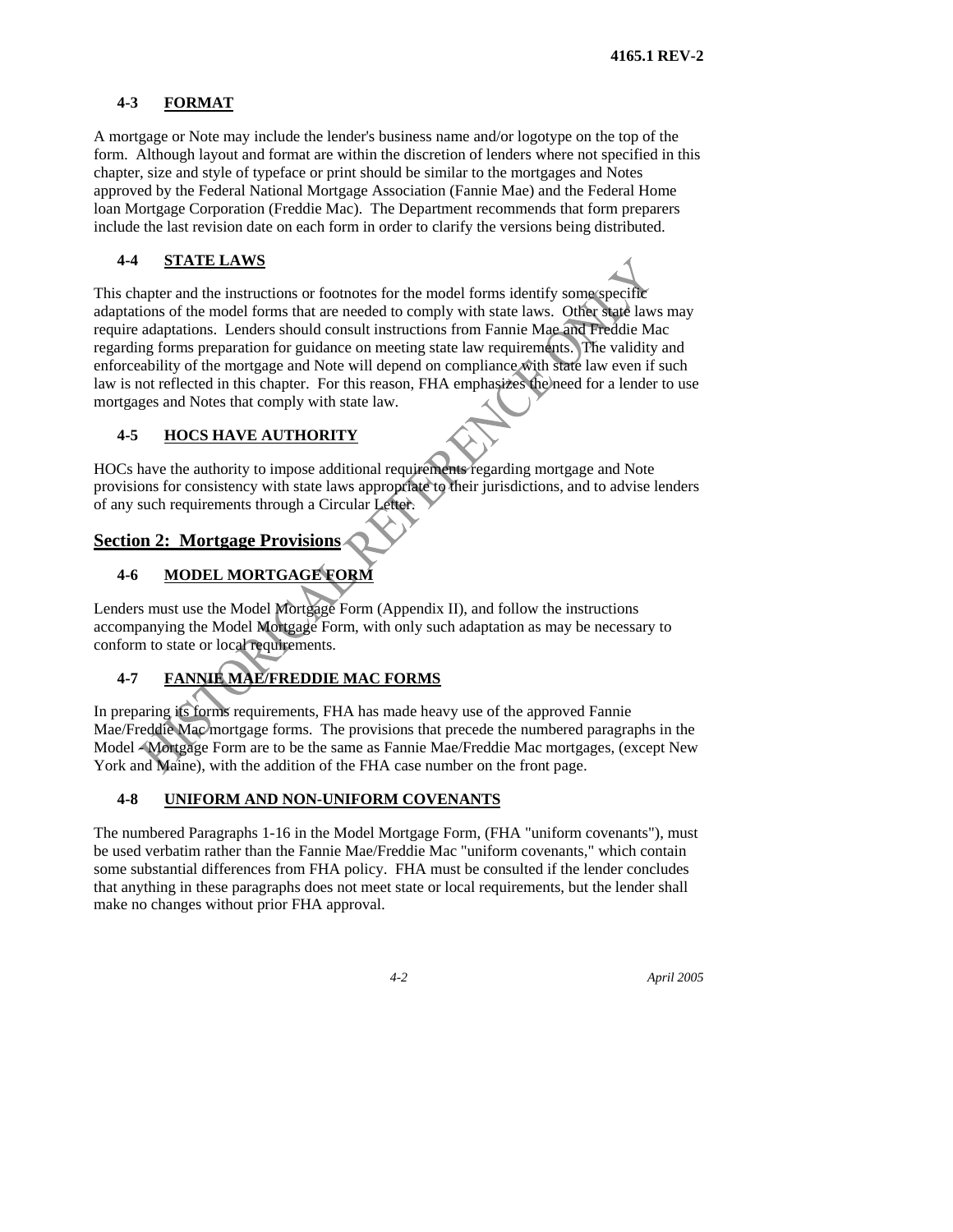- B. Non-Uniform Covenants. On the Model Mortgage Form, Paragraph 18 ("Foreclosure Procedure") will need adaptation for each state as explained in the instructions to the model form. This section is intended to address foreclosure procedures only.
- C. Following Paragraph 18 ("Foreclosure Procedure") of the Model Mortgage Form, a lender shall insert additional numbered paragraphs required to adapt the mortgage for a particular state. The text of these paragraphs shall be the same as the text of the paragraphs following the foreclosure procedures paragraph of the most recent approved Fannie Mae/Freddie Mac mortgage form for the appropriate jurisdiction (except the paragraph entitled "Riders to this Security Instrument").

### **Section 3: Note Provisions**

### **4-9 MODEL NOTE FORM**

Lenders must use the Model Note Form (Appendix III), and the footnotes accompanying the form, with only such adaptation as may be necessary to conform to state or local requirements. Some required state variations are explained in the footnotes and in Section 4 of this chapter. A lender is permitted to use a multi-state Note form except where special state provisions may be required by state statutes, including the circumstances indicated in the footnotes to the Model Note Form.

### **4-10 NEGOTIABLE INSTRUMENT**

The Note must be a negotiable instrument or, in the case of Adjustable Rate Notes, must meet all requirements for negotiability, except that interest rates will be determined by reference to an index. The Model Note Form is intended to be a negotiable instrument, but it has not been reviewed for compliance with all state laws, which could affect negotiability. The mortgage and Note must be separate documents.

## **Section 4: Other Requirements**

## **4-11 SPECIAL CIRCUMSTANCES**

As special situations arise, additional language may be required for a mortgage and/or Note. Mandatory requirements to be followed in special circumstances are set forth in this section. The following prescribed forms of mortgage rider and/or Note allonge are provided and must be used to modify the Model Mortgage or Note Form when applicable:

- Graduated Payment Rider (Appendix V)
- Graduated Payment Allonge Amending Note (Appendix VI)
- Growing Equity Allonge Amending Note (Appendix VII)
- Condominium Rider (Appendix VIII)
- Rehabilitation Loan Rider for (Appendix IX)
- Planned Unit Development Rider (Appendix X)
- Tax-Exempt Financing Rider (Appendix XI)
- Rider for Section 248 Mortgage (Appendix XII)



*4-3 April 2005*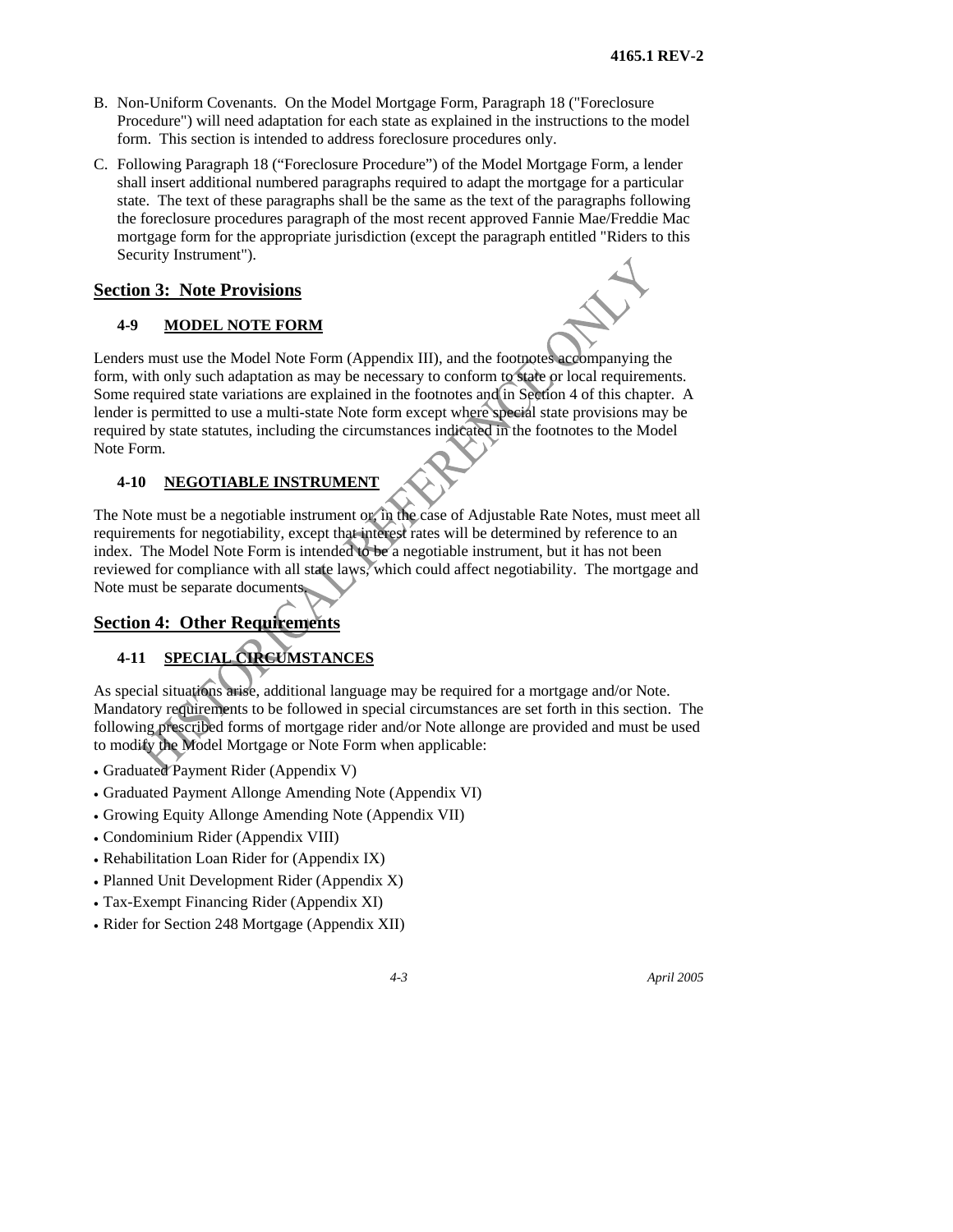- Rider for Section 247 Mortgage (Appendix XIII)
- Non-Owner Occupancy Rider (Appendix XIV)
- Water Purification Equipment Rider (Appendix XV)
- Cooperative Rider (Appendix XVI)
- Construction Rider for Construction/Permanent Mortgage (Appendix XVII)

Whenever additional language is to be added to a model form but no rider or allonge is provided, the addition may be printed or typed in the body of the instrument, or incorporated through use of a rider, addendum or similar document.

D. Graduated Payment Mortgage (GPM). For a GPM, the lender must use the Model Mortgage Form with the Graduated Payment Rider (Appendix V), and the Model Note Form with the WEST ORD AND REFERENCE

*4-4 April 2005*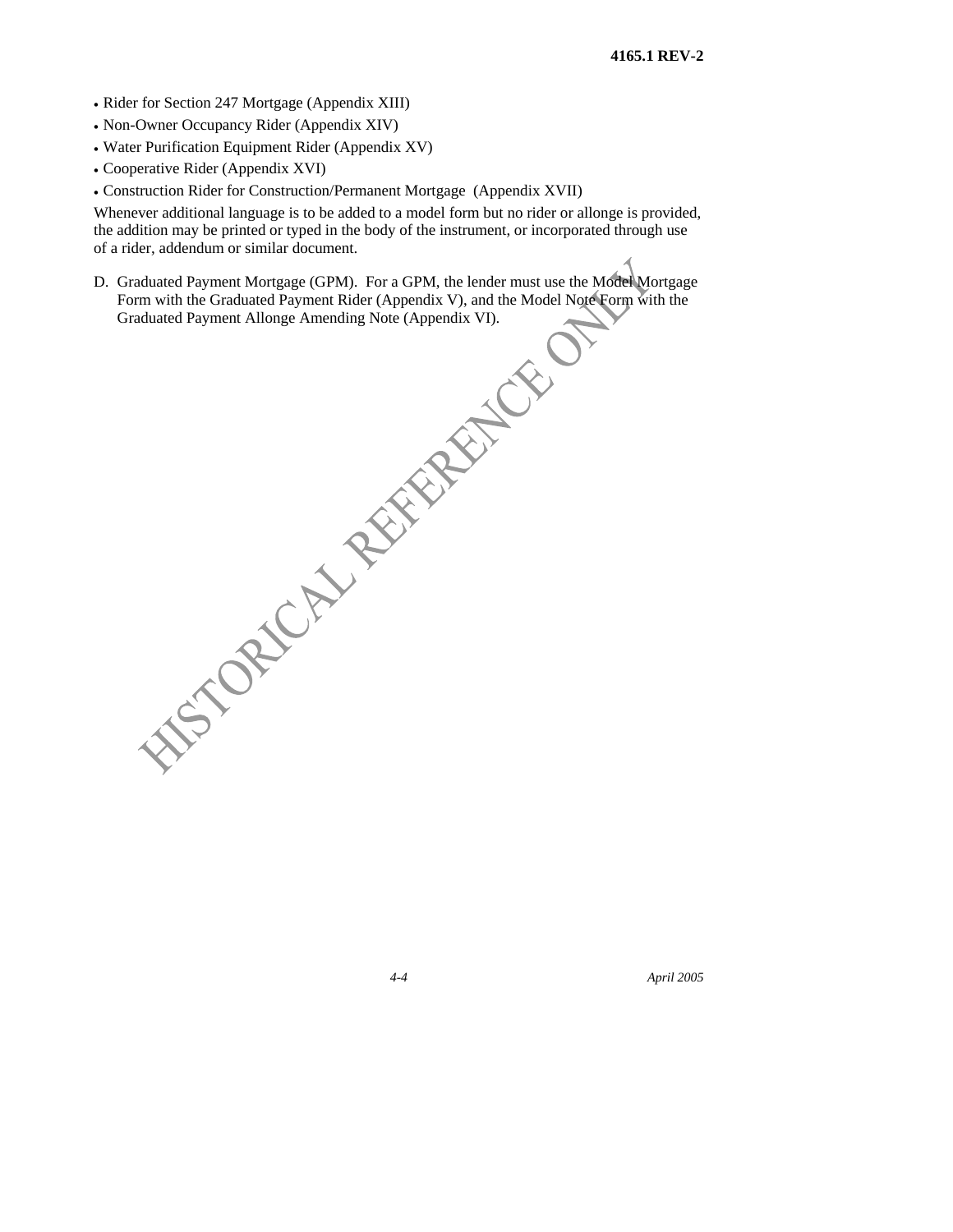Growing Equity Mortgage (GEM). For a GEM, the lender must use the Model Note Form with the Growing Equity Allonge Amending Note (Appendix VII).

There is no prescribed Growing Equity rider for a GEM. The mortgage shall contain a payment schedule, consistent with the schedule set forth in the Growing Equity Allonge, if required by state law or as otherwise needed to ensure the enforceability and priority of the mortgage. Otherwise, the lender may include such a schedule as its option. Lenders may recite the provisions of the Note verbatim in a rider.

Rehabilitation Loans (Section 203 $(k)$ ). If a Section 203 $(k)$  loan involves release from the Rehabilitation Escrow Account, the lender must use the Model Mortgage Form with the Rehabilitation Loan Rider (Appendix IX).

Condominiums. This chapter does not supersede the instructions in Handbook 4265.1 except:

- 1. The provisions in Paragraph 4-2 of the handbook shall not be added to the mortgage and Note;
- 2. The "Resolution of Inconsistency" in Paragraph 12-8a(10) of the handbook shall not be contained in the mortgage; and
- 3. The lender shall use the Model Mortgage Form with the Condominium Rider (Appendix VIII).

Cooperatives. The lender must use the Model Mortgage Form together with the Cooperative Rider (Appendix XVI) for mortgages insured under Section 203(n) of the National Housing Act. The property description in the Model Mortgage Form should be modified as needed to describe the property interest in a manner not inconsistent with Appendix XVI. The lender must determine whether the Model Mortgage Form and Appendix XVI will result in a first lien as required by 24 CFR 203.43 $c$ (e). If necessary to satisfy the requirement of that regulation, the lender shall require additional security documents such as a Uniform Commercial Code (UCC) security agreement and/or an assignment of the borrower's lease. If the Model Mortgage Form and/or Appendix XVI must be modified to establish the required first lien under applicable state law, the lender should contact the FHA at the address given in Paragraph 4-1B. This paragraph supersedes the mortgage form instructions in Handbook 4240.3, Paragraph 1-12.

Planned Unit Development (PUD). The lender must use the Model Mortgage Form with the Planned Unit Development Rider (Appendix X).

Tax-Exempt Financing. This rider does not apply to financing through qualified veterans mortgage bonds, or through other public or private mortgage bonds which are not qualified mortgage bonds.

Open-End Advances. Nothing in this chapter is applicable to open-end advances.

Home Equity Conversion Mortgage (Reverse Mortgage). Special instructions for mortgages and Notes to be used in the Home Equity Conversion Mortgage insurance program (Section 255 of the National Housing Act) are contained in HUD Handbook 4235.1.

*4-5 April 2005*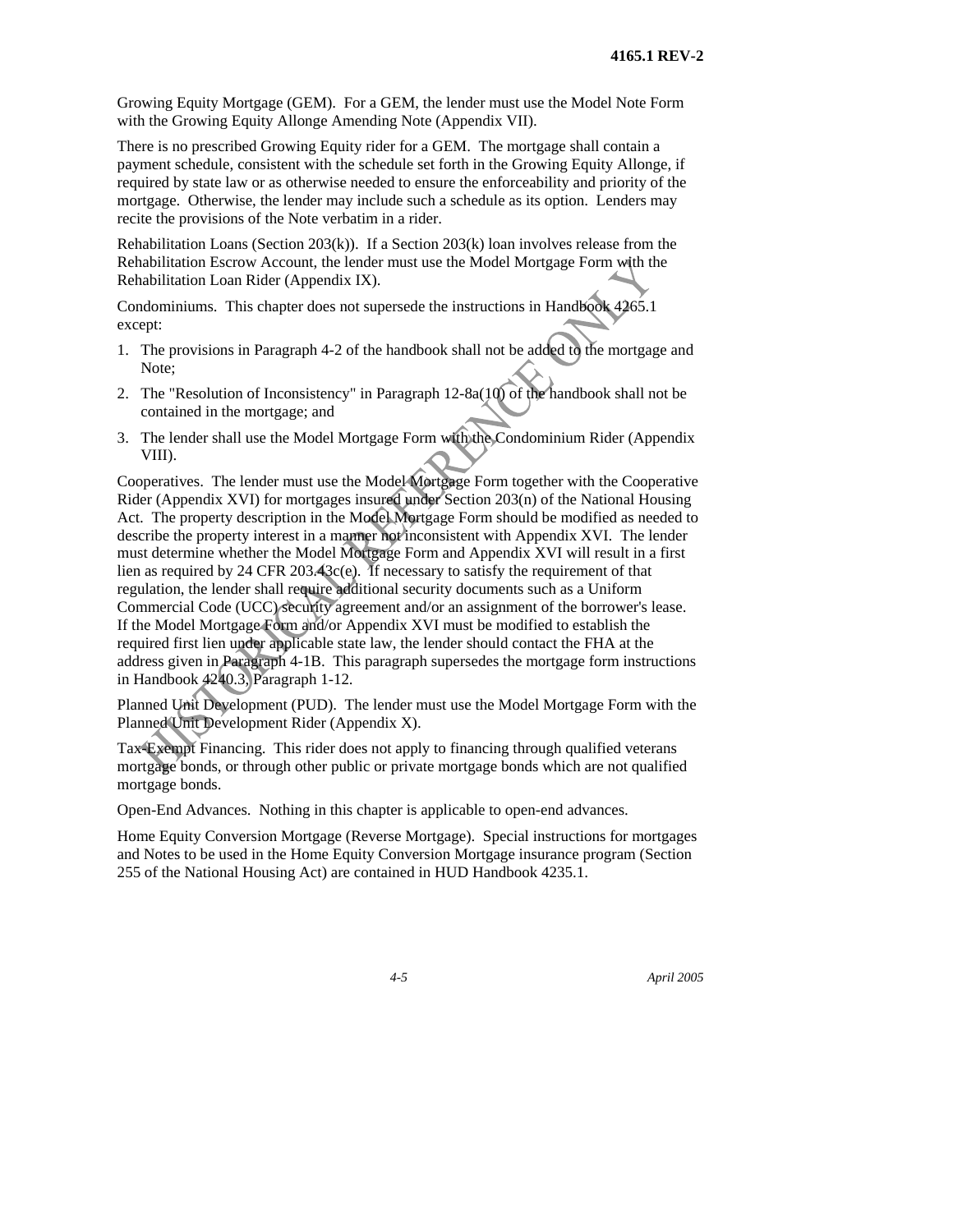Non-Owner Occupant. If the mortgage involves an exception to the requirement for owner occupancy as a principal residence, the lender must use the Model Mortgage Form with the Non-Owner Occupancy Rider (Appendix XIV).

Water Purification Equipment. If the mortgage is on property with individual water purification equipment permitted by 24 CFR 203.52, the lender must use the Model Mortgage Form with the Water Purification Equipment Rider (Appendix XV).

Combined Construction and Permanent Loan. When a single closing is used for an uninsured construction loan that will convert to an insured permanent loan upon completion of construction, the FHA does not prescribe the terms or form of the Construction Rider except that all special construction terms terminate when the construction loan converts to a permanent loan and to require that, after conversion to a permanent loan, only the permanent loan terms (using documents meeting the standard requirements) shall continue to be effective.

### **4-12 HYBRID ADJUSTABLE RATE MORTGAGES**

FHA may insure hybrid Adjustable Rate Mortgages (ARMs) on single-family properties that have interest rates that are fixed for the first three years, five years, seven years or ten years of the mortgage term and adjusted annually thereafter. The 1- and 3-year ARMs allow a one percentage point annual interest rate adjustment after the initial fixed interest rate period and a five percentage point interest rate cap over the life of the loan. The 5-, 7- and 10-year ARMs allow a two percentage point annual interest rate adjustment after the initial fixed interest rate period and a six percentage point interest rate cap over the life of the loan.

#### **Disclosure**

Lenders must disclose, at the time of loan application, a written explanation of the features of an ARM consistent with the disclosure requirements applicable to variable rate mortgages secured by a principal dwelling under the Truth in Lending Act (TILA). A hypothetical monthly payment schedule that displays the maximum potential increases in monthly payments for the term of the ARM must be provided to the applicant. For example, a 7-year ARM payment schedule would show the maximum potential increases over the three years following the inital fixed interest rate period of 7 years. Note: Examples will differ depending on the caps, i.e., 1/5 vs. 2/6. The hypothetical payment schedules will illustrate the maximum increases over the shortest possible timeframe.

#### **Underwriting**

- An adjustable rate mortgage disclosure statement, signed by all borrowers, must accompany the loan application and must meet the criteria of the TILA
- The periodic MIP and any termination provisions will be based on the initial interest rate throughout the loan term, regardless of he annual interest rate adjustments to the loan
- The initial interest rate, the margin the date of the first adjustment to the interest rate and the frequency of adjustments must be specified in the mortgage documents.
- Any form of temporary6 interest rate buydown is prohibited.



*4-6 April 2005*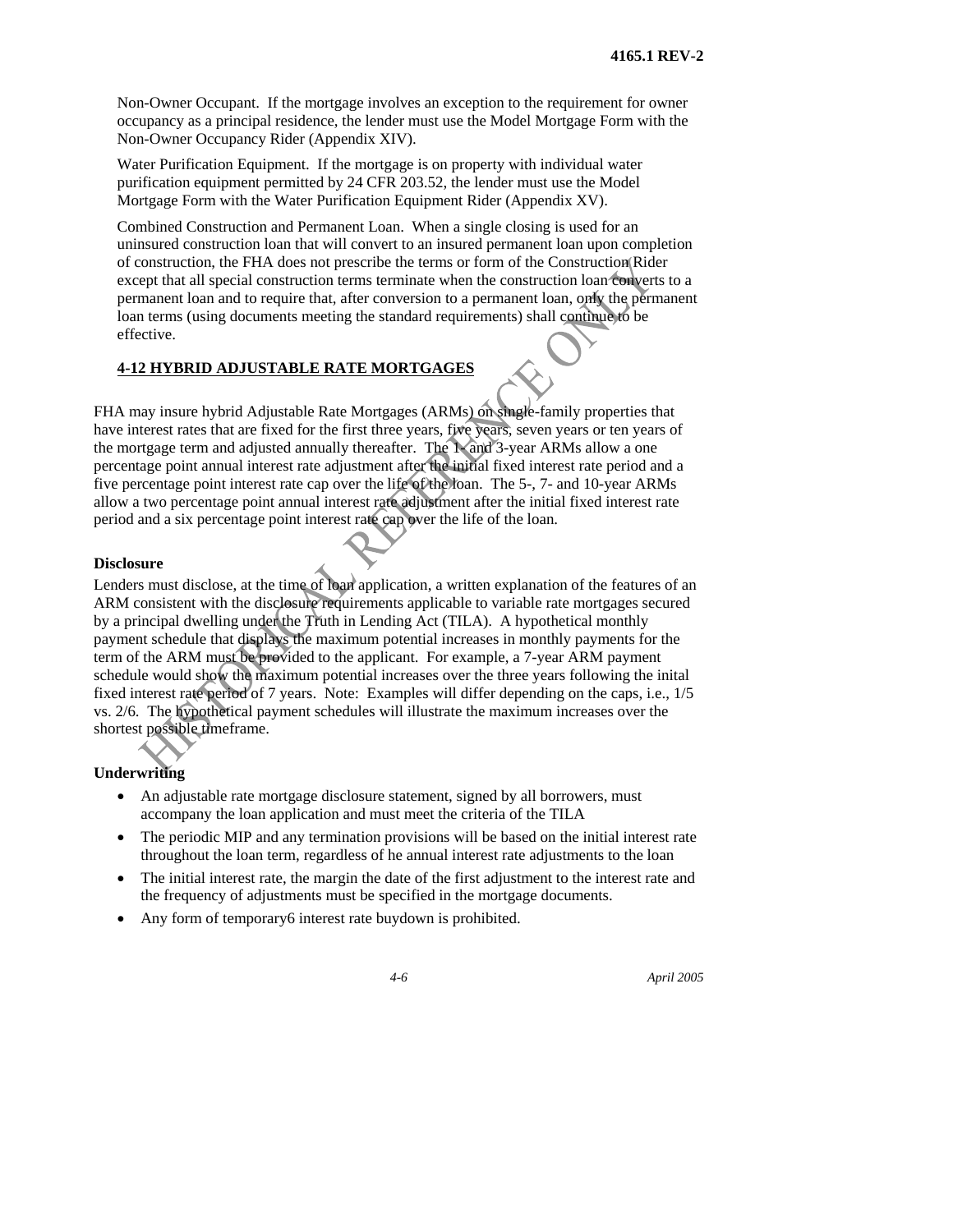- ARM maturities shall not exceed 30 years
- Where the LTV is 95 percent or greater on a 1-year ARM, the borrower must qualify for payments based on the initial rate plus one percentage point.
- Borrowers for 3-, 5-, 7-, and 10-year ARM loans are qualified at the initial rate.

#### **Mortgage and Note**

The model adjustable rate mortgage and note can be found in appendices II and IV, respectively. Mortgage lenders are to modify the model adjustable rate note form to accommodate the type of ARM being offered (i.e., the Change Date, the limits on the interest rate changes associated with the initial fixed rate period of the ARM and the lifetime caps). The ARM must be fully amortizing and contain amortization provisions that allow for periodic adjustments in the rate of interest charged.

#### **Calculating Interest Rate Adjustments**

Changes in the interest rate charged on an ARM must correspond to changes in the weekly average yield on United States Treasury securities adjusted to a constant maturity of one year, or equivalent, as provided by the Department of the Treasury and found on the Federal Reserve Statistical Release H.15, Selected Interest Rates website at: www.federalreserve.gov/releases. Each change in the mortgage interest rate must correspond to the upward or downward change in this index.

To establish the adjusted interest rate, the lender must compare the initial contract interest rate to the sum of the current index figure and the mortgage margin (calculated interest rate). The adjusted interest rate will be the interest rate charged to the mortgagor, subject to the limitations of the annual and lifetime caps for the respective ARM type. The current index figure shall be the most recent index figure available 30 calendar days before the Change Date (effective date of an adjustment to the interest rate as shown in paragraph 5(A) of the model adjusted rate note form.)

The mortgagee and the borrower negotiate the initial interest rate and margin. The margin must be constant for the entire term of the mortgage. To calculate the annual adjustments to the initial interest rate:

- Determine the current index. "Current Index" means the most recent Index figure available 30 days before the Change Date. The index used, based on the weekly average yield on United States Treasury securities adjusted to a constant maturity of one year, must be the one effective on the date thirty (30) calendar days before the Change Date. The Federal Reserve Board Statistical Release H.15 is published weekly on Monday, or, on Tuesday, if Monday is a Federal holiday. The index figure shown on that release is effective the day it is issued until such time a new H.15 index is published. The following are examples of the proper index figure to use when the 30th calendar day falls on:
	- 1. A Monday that is a business day. Use the index figure contained in the H.15 release issued that Monday, if the  $30<sup>th</sup>$  calendar day prior to a Change Date and

**Deleted:** e

#### **Deleted:** Scope of Changes¶

¶ The mortgagee and the mortgagor shall agree upon the adjustable rate mortgage initial contract interest rate. Subseque adjustments to this interest rate shall correspond to annual changes in the interest rate index, subject to the following conditions and limitations:<sup>4</sup>

*4-7 April 2005*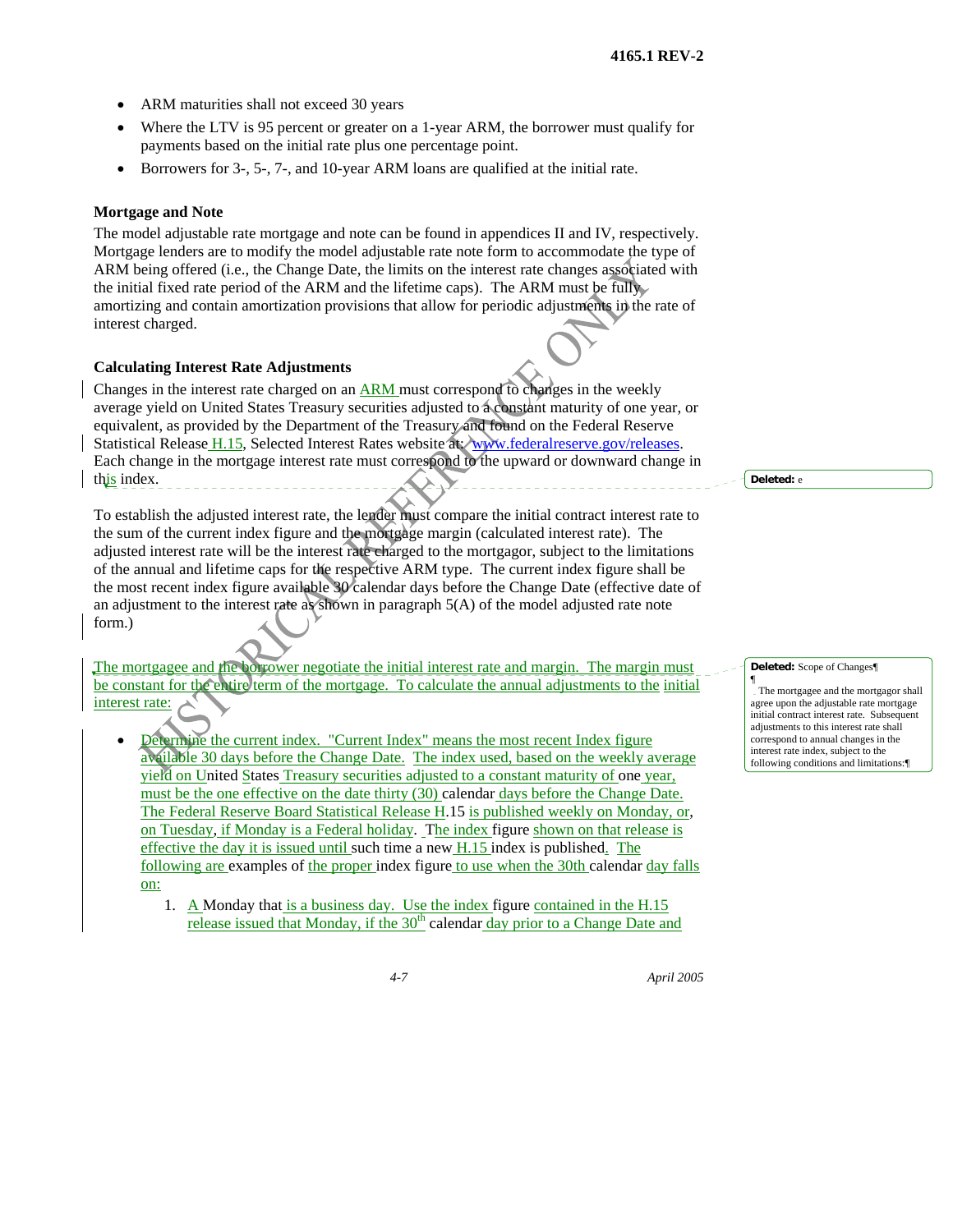the issue date of an H.15 release both occur on the same day, i.e., they both occur on a Monday.

- 2. A Monday that is a Federal holiday. Use the index figure in the H.15 release issued the prior week if the  $30<sup>th</sup>$  calendar day before the Change Date falls on a Monday that is a Federal holiday.
- 3. A day of the week other than Monday. Use the index figure in the H.15 release issued on the Monday of that week (or issued on Tuesday if that Monday is a Federal holiday).

For example, assume a December 1, 2003 Change Date. Thirty (30) calendar days before December 1 is Saturday, November 1. The correct index figure to use is the one contained in the H.15 release issued on Monday of that week, which is October 27.

• Determine the calculated interest rate. This is the current index plus the margin (the number of basis points identified as "margin" in paragraph 5(C) of the model adjustable rate note) rounded to the nearest 1/8th of one percentage point (0.125 percent). This will comply with Ginnie Mae's requirement that the mortgages placed into Ginnie Mae pools must be rounded to the nearest 1/8th of one percentage point at each Change Date.

• Compare the calculated interest rate (index plus margin, rounded to the nearest 1/8th of one percentage point) to the existing interest rate (rate in effect for the preceding 12 months) to determine the new adjusted interest rate. If the calculated interest rate is:

- 1. Equal to the existing interest rate, the adjusted interest rate will be the same as the existing interest rate.
- 2. Less than the existing interest rate: a. For  $1$ -, and  $3$ -year ARMS, if the calculated interest rate is less than one percentage point (100 basis points) higher or lower than the existing interest rate, the calculated interest rate will become the new adjusted interest rate.

b. For 5-, 7- and 10-year ARMS, if the calculated interest rate is less than two percentage points (200 basis points) higher or lower than the existing interest rate, the calculated interest rate will become the new adjusted interest rate.

More than the existing interest rate:

a. For 1-, and 3-year ARMS, if the new calculated interest rate is more than one percentage point (100 basis points) higher or lower than the existing interest rate, the adjusted interest rate will be limited to one percentage point higher or lower than the existing interest rate. Index changes in excess of one percentage point (100 basis points) may not be carried over for inclusion in an adjustment in a subsequent year.

b. For 5-, 7- and 10-year ARMS, if the calculated interest rate is more than two percentage points (200 basis points) higher or lower than the existing interest rate, the adjusted interest rate will be limited to two percentage points higher than the existing interest rate. Index changes in excess of two

*4-8 April 2005*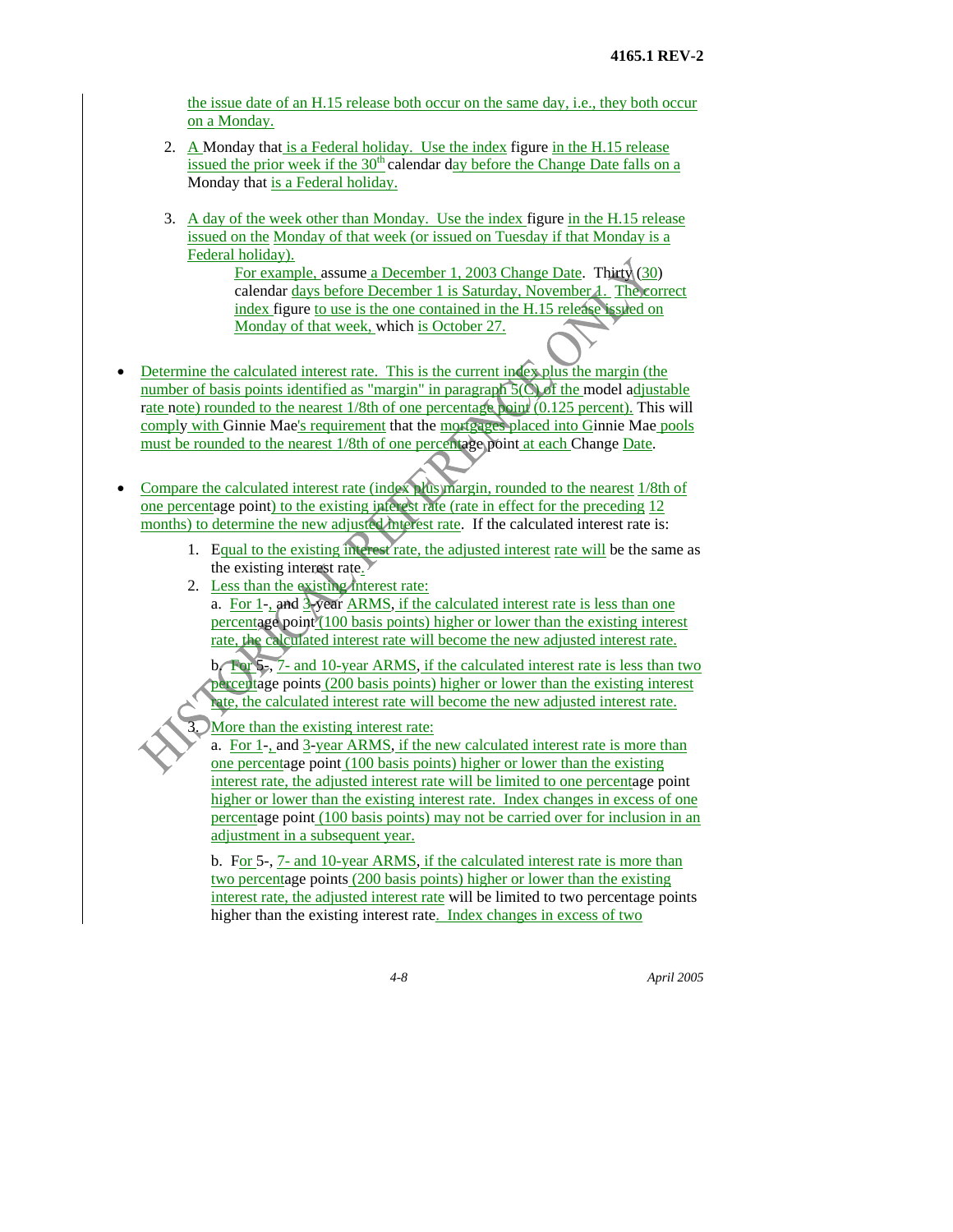percentage points (200 basis points) may not be carried over for inclusion in a subsequent year.

Adjustments in the interest rate over the entire term of the mortgage may not result in a change in either direction of more than five percentage points (500 basis points) from the initial contract interest rate for 1-, and 3-year ARMs or six percentage points (600 basis points) for 5-, 7- and 10-year ARMs.

 An adjusted interest rate becomes effective on the Change Date and thereafter will be deemed to be the existing interest rate. The new interest rate will remain in effect until the next Change Date. During the term of the mortgage, each adjustment will be effective on the same date of each succeeding year.

#### **Computation of the Monthly Installment**

When there is a new interest rate on the mortgage as a result of the above calculations, a new monthly payment must be determined. The monthly payment attributable to principal and interest will be calculated by determining the amount that is necessary to fully amortize the unpaid principal balance during the remaining term of the mortgage. For this purpose, the unpaid principal balance shall mean that which would be due on the Change Date if there has been no default in any payment, but reduced by the amount of any prepayments to principal. (Accordingly, the mortgagee must credit all eligible prepayments, but must not debit any delinquency.) Escrow requirements will then be added to principal and interest to arrive at the new monthly payment.

Since interest is payable on the first day of the month following the month in which it accrued, the borrower will begin to pay the new monthly payment 30 days after the Change Date, provided the borrower is given proper notice as required under the Annual Adjustment section.

All ARM adjustments affect interest percentages only; negative amortization is not permitted.

## **Annual Adjustment Notice**

At least 25 days before any adjustment to a mortgagor's monthly payment may occur, the mortgagee must advise the mortgagor of the new mortgage interest rate, the amount of the new monthly payment, the current index and how the payment adjustment was calculated. There are two basic steps which the mortgagee must take each year with respect to the interest rate adjustment:

Step 1: Make the computation to adjust the interest rate and the monthly payments. The first adjustment to the interest rate will become effective on the day specified in paragraph 5A of the ARM Note (Change Date) and thereafter each adjustment will be effective on the same date of each succeeding year during the term of the mortgage. The new monthly payment is effective 30 days after the Change Date.

Step 2: At least 25 days before any adjustment to a mortgagor's monthly payment may occur, the mortgagee must advise the mortgagor of the new mortgage interest rate, the

*4-9 April 2005*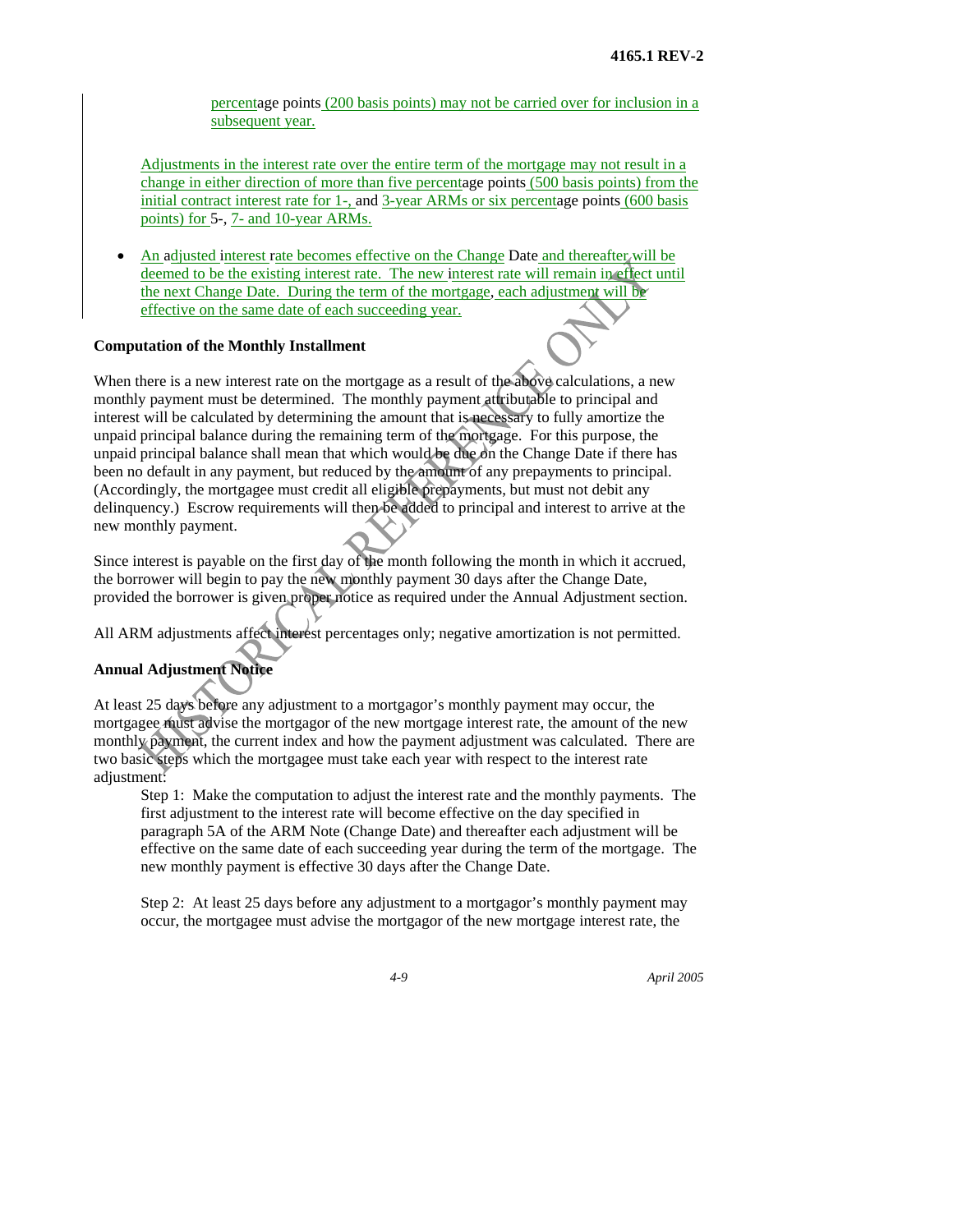amount of the new monthly payment, the current index, and how the payment adjustment was calculated.

The mortgagee's obligation to compute, adjust the interest rate if necessary, and give notice to the mortgagor on the prescribed dates, is not affected by delinquencies or foreclosures so long as the mortgage debt exists. It is the mortgagee's responsibility to see that its collection actions continually update the mortgage debt. Notice of any adjustment to the interest rate and monthly payment, increase or decrease, must be mailed to the mortgagor at least 25 days prior to the change in payment. If an existing mortgage provides for 30 days notice, that provision must be followed. Our rule concerning the timing of the annual notice of adjustment is consistent with Federal Home Loan Bank Board (FHLBB) regulations and policy.

The Adjustment Notice must contain (a) the date the Adjustment Notice is mailed, (b) the Change Date, (c) the existing interest rate, (d) the adjusted interest rate, (e) the current Index and publishing date, (f) the method of calculating the adjustment to the monthly payments, (g) the amount of the adjusted monthly payments, and (h) any other information which may be required by law from time to time. The Notice should contain other relevant information such as an explanation of why the adjusted interest rate is less than the calculated interest rate when the cap is reached.

It is recommended that the Notice be sent to the mortgagor by Certified Mail, Return Receipt Requested. However, a Notice addressed and mailed via first class mail to all property owners identified on the mortgagee's records shall be sufficient unless the mortgagor's whereabouts are known to be elsewhere. A Notice must be given each year, even it the existing interest rate does not change.

For HUD review purposes, lenders must keep evidence that timely notice has been given, and evidence of the annual adjustment computations retained for the mortgage term. A file copy of the suggested HUD annual adjustment notice will be sufficient to satisfy this requirement. However, should disputes arise as to timely notice or as to the annual adjustment computations, compliance with our suggested methods may not satisfy local legal interpretations of the mortgage provisions in determining whether the evidence was sufficient. Lenders should, therefore, be guided by the advice of counsel in matters concerning the type and duration of record retention.

The mortgagee's collection personnel should be alerted to the prospect of Notice not being received by the mortgagor, and should take appropriate remedial action when necessary. If the mortgagor's payments do not reflect the increase or decrease recited in the Notice, a follow-up call should be made to determine if the Notice was received. If it is determined that the Notice was not received, a duplicate should be mailed promptly.

#### **Failure to Provide Timely Notice**

If the mortgagee fails to provide notice for more than one year, an Adjusted Interest Rate must be determined for each omitted year because the calculations for each year affect the rate for subsequent years. The one and two percentage point limitations, and five and six percentage

*4-10 April 2005*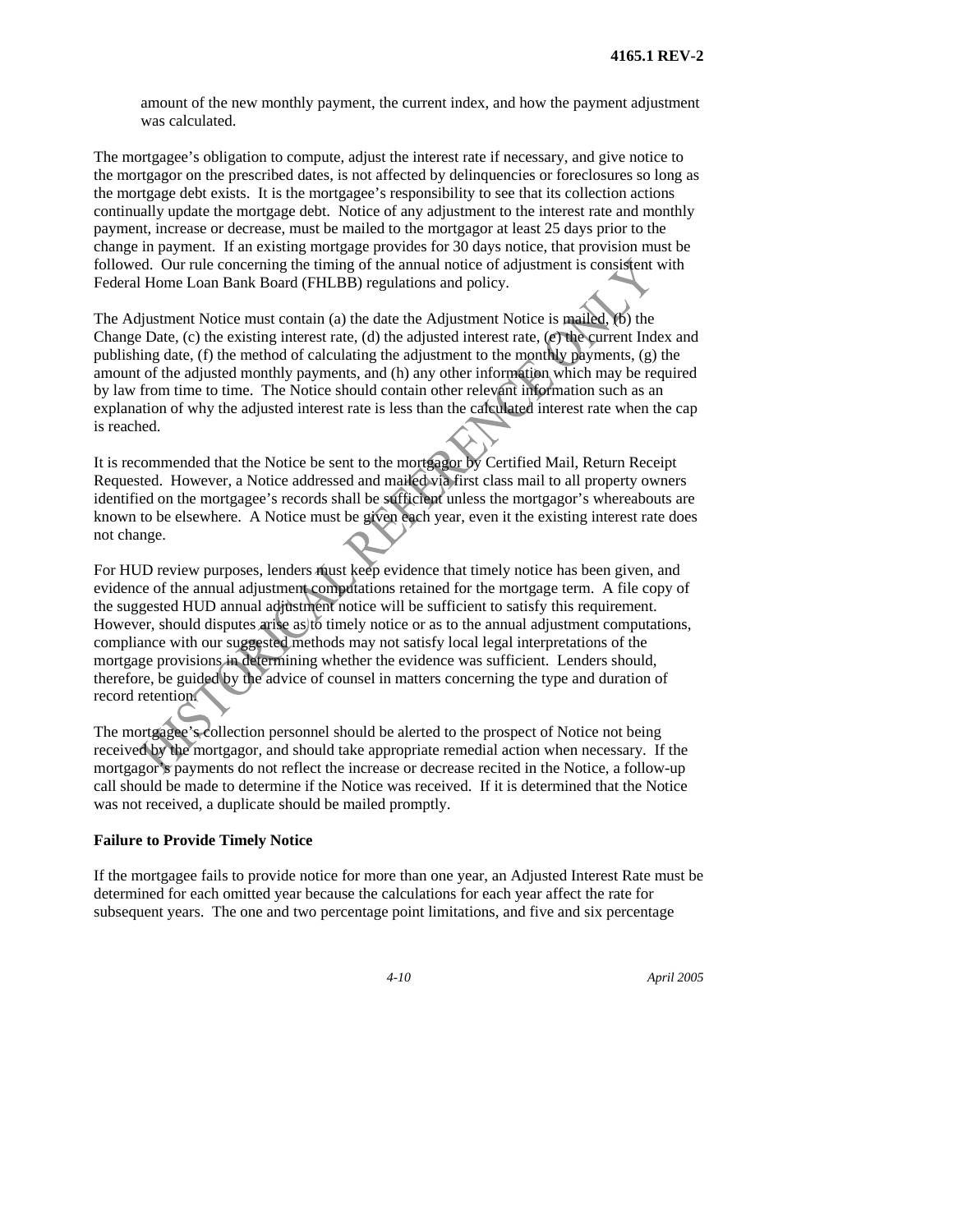point caps are applicable each year and must be taken into consideration in determining the new Interest Rate. The mortgagee's failure to provide Notice in advance of each Change Date results in penalties (to be found in the Note) to the mortgagee.

Although the new interest rate may increase, the mortgagee is prevented from collecting any increase in payments until such time the Notice has met the required 25 days advance notice requirement. If timely notice is not provided, the lender forfeits its right to collect the increased amount and the borrower is relieved from the obligation to pay the increased payment amount.

In the event that the new interest rate was to decline, the failure of the mortgagee to provide proper Notice would result in overpayments until the mortgage rate was properly adjusted. In such case, the mortgagee must refund the excess with interest, at an equal to the sum of the Margin and the Index in effect on the Change Date, from the date of the excess payment to the date of repayment. The borrower has the option of a cash refund or application of the excess to the unpaid principal balance of the mortgage, after application of the refund to any existing delinquency.

#### **Failure to Provide Accurate Notice**

If the mortgagee miscalculates the interest rate and/or the monthly payment, and the error(s) are reflected in the Notice, HUD takes the position that the errors need to be corrected. However, HUD takes no position as to whether an erroneous Notice would constitute a failure to provide notice under the terms of the mortgage contract. This is a legal matter subject to local law and court interpretation.

#### **Sales, Assignments and Transfers of Servicing Among Mortgagees**

It is the responsibility of the transferor (seller) to provide the transferee with complete servicing records reflecting total compliance with ARM disclosure and reporting requirements. Although HUD regulations require the transferee/assignee to assume all servicing obligations, it is not intended that a negligent ARM mortgagee-transferor be permitted to avoid its disclosure obligations. In the event that a failure of Notice or other error is discovered, it shall be the responsibility of the mortgagee-transferor who was holding the loan when the failure occurred, to reimburse the mortgagee currently holding the loan, where any burden of refund to the mortgagor is required.

#### **Assumptions**

 Lenders should encourage sellers to disclose the terms of an existing ARM in any sales transaction; however, when an assumption takes place both the sellers and the lender should assume responsibility for notifying the purchaser (assumptor) about the terms and conditions of the ARM.

*4-11 April 2005*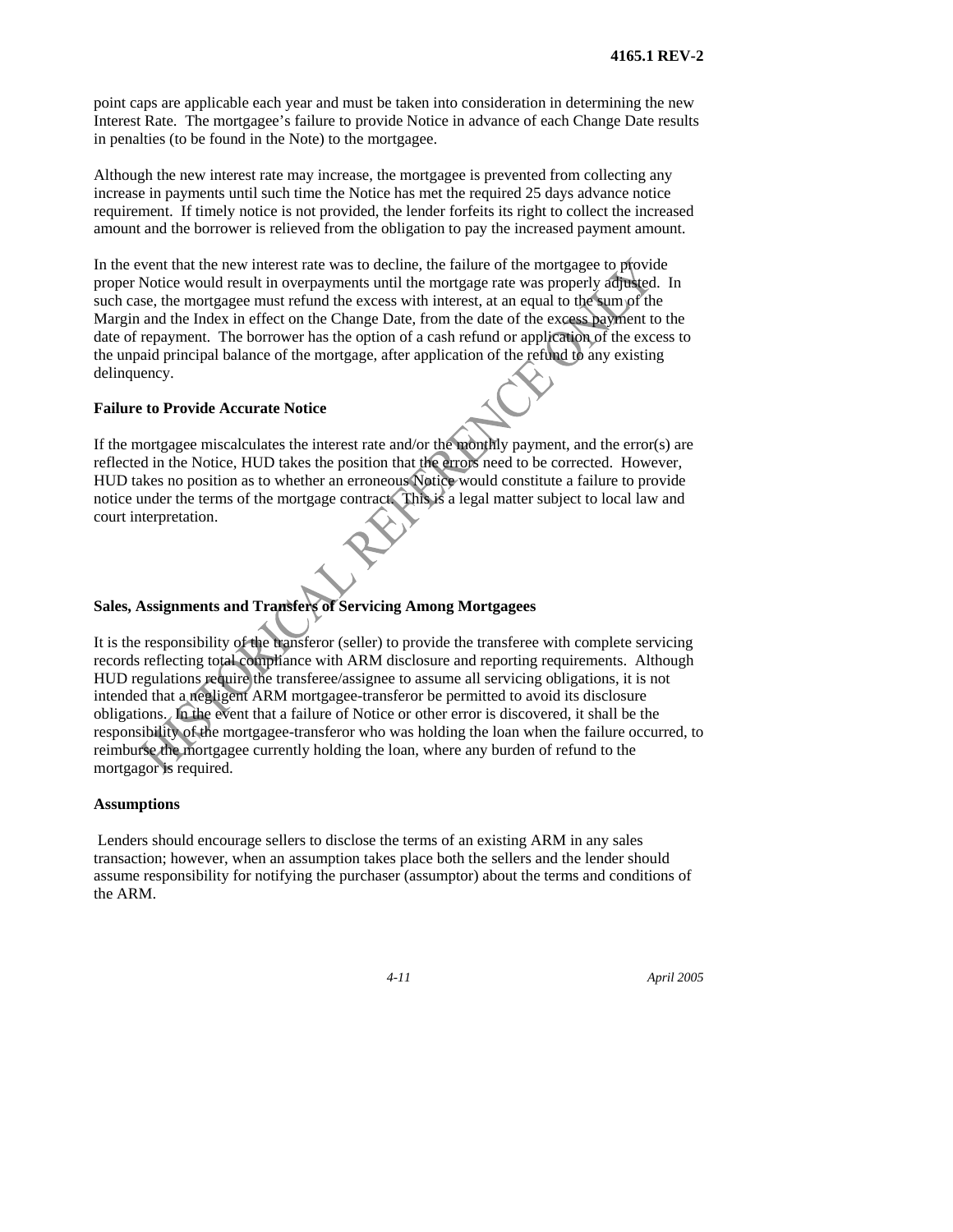As soon as the lender becomes aware of an assumption and has the name of the purchaser, it should provide the purchaser with a copy of the original Disclosure Statement and an explanatory letter addressing the ARM obligations. Documented acknowledgement of the assumptor's receipt of this information is advisable.

For assumption transactions which require a creditworthiness review or in cases where a release from personal liability is requested and approved, the lender must prepare a new Disclosure Statement to ensure that the purchaser is aware of the ARM obligation. Processing of the HUD-92210, Request for Credit Approval of Substitute Mortgagor, and/or HUD-92210.1, Approval of Purchaser and Release of Seller or other similar forms used by the lender, must be based on the interest rate in effect at the time the complete credit review package is submitted to the DE Underwriter.

#### **Statistical Information**

To track ARM activity, the following case number suffix codes (Section of the Act ADP Codes) will be indicated on all HUD application addendums (Form HUD-92900) and printed on computer generated mortgage insurance certificates (Form 59100). The suffix codes for DE cases are as follows:

**FARE** 

| Eligible Program         | Section of the Act Suffix Code |
|--------------------------|--------------------------------|
|                          | - Direct Endorsement           |
| 203(b)                   | 729                            |
| 223(e)                   | 829                            |
| $203(k)$ first lien      | 730                            |
| 234(c)                   | 731                            |
| 247 – Hawaiian Homelands | 780                            |
| 248 - Indian Lands       | 788                            |
| $203(k)$ – Condominium   | 815                            |

#### **Product Identifier**

In addition to existing Automated Data Processing (ADP) codes assigned to ARMs, a hybrid ARM-type indicator has been added to FHA's Computerized Home Underwriting Management System (CHUMS). When submitting loan data to FHA via the FHA Connection or its functional equivalent, if an ARM is indicated by an ADP code, the lender must also identify the type of ARM by selecting the 1-, 3-, 5-, 7-, or 10-year ARM-type indicator. This process is less likely to result in errors than adding additional ADP codes for each individual hybrid ARM offering.

*4-12 April 2005*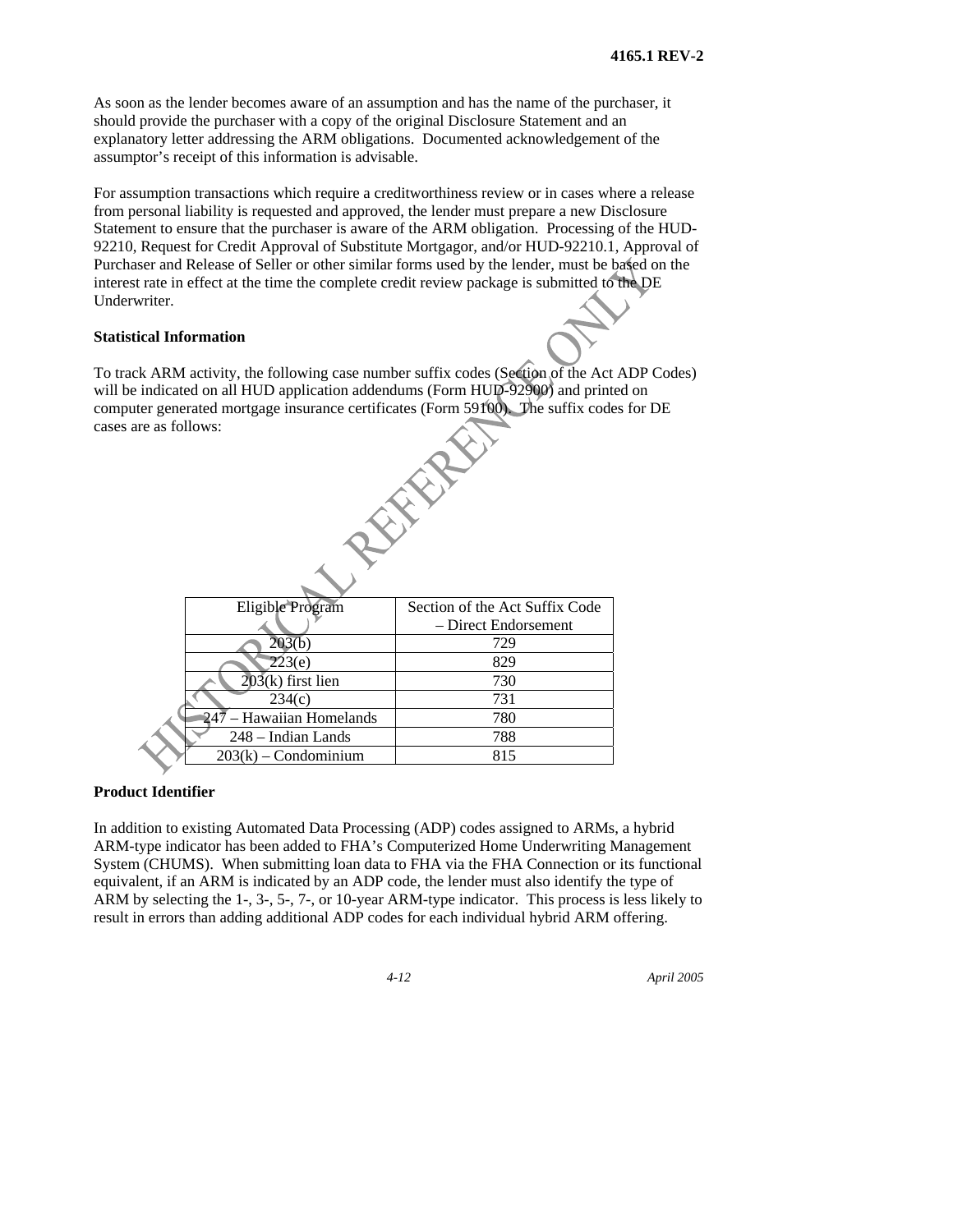## **4-12 SPECIAL REQUIREMENTS FOR PARTICULAR STATES AND LOCALITIES**

In addition to special requirements for particular states identified in the footnotes to Appendices II and III (Model Mortgage and Note Forms), and any special instructions issued by a HOC, the following special requirements are necessary.

- E. Northern Mariana Islands and American Samoa. The Model Mortgage Forms will not be applicable to the Commonwealth of the Northern Mariana Islands or American Samoa without further notice. A lender intending to seek mortgage insurance in those jurisdictions should contact the FHA for further instructions.
- F. Puerto Rico. Mortgages and Notes in Puerto Rico, and riders and allonges, shall be written in English and interlineated with Spanish in the same manner as the Fannie Mae/Freddie Mac forms for Puerto Rico. A Spanish translation of required language for the Model Mortgage Form and Model Note Form is available from the Atlanta HOC or the HUD Caribbean Field Office.
- G. Indian Reservations (Section 248). If the mortgage is insured under Section 248 of the National Housing Act on Indian land, the lender shall use the Model Mortgage Form with the Rider for Section 248 Mortgage (Appendix XII). If the Section 248 mortgage secures a construction loan, the lender must also use the Construction Loan Rider (Appendix XVI).
- H. Iowa, North Dakota and Wisconsin. Requirements concerning deficiency judgments are provided in the instructions to the Model Mortgage Form. Iowa, North Dakota and Wisconsin are excepted from those requirements because these states permit short-term redemption periods after foreclosure if lenders waive their rights to deficiency judgments. Since it may be in the Department's interest to have a short-term redemption period, the FHA requires that mortgages in these states shall contain the short-term redemption provisions set forth in the "Non-Uniform Covenants" of the current approved Fannie Mae/Freddie Mac mortgage forms, in Paragraph 24 for Iowa and 23 for North Dakota and Wisconsin. In addition, the North Dakota mortgage must include in the title the words "Short Term Mortgage Redemption" in boldface type.

South Dakota. The South Dakota mortgage must include in the title the words "One Hundred Eighty Day Redemption" in bold type, and immediately following Paragraph 18 the following must appear in bold type:

NOTICE--THE PARTIES AGREE THAT THE PROVISIONS OF THE ONE HUNDRED EIGHTY DAY REDEMPTION MORTGAGE ACT GOVERN THIS MORTGAGE.

After this notice, the following language should be included:

Borrower agrees that in the event of a foreclosure of this Security Instrument, by action the holder of the certificate of sale issued as a result of the foreclosure may apply to the appropriate court for a reduction of the redemption period if the mortgaged property has been abandoned by Borrower. Borrower agrees that if, after such notice to the parties as the court may direct, the court finds that the mortgaged property has been abandoned, then the redemption period may be reduced to a period of not less than 60 days from the date of

#### **Deleted:** ¶

For 1, 3 and 5-year ARMs, no single adjustment to the interest rate may result in a change in either direction of more than one percentage point from the interest rate in effect for the period immediately preceding that adjustment. Index changes in excess of one percentage point may not be carried over for inclusion in an adjustment in a subsequent year. Adjustments in the interest over the entire term of the mortgage may not result in a change in either direction of more than five percentage points from the initial contract interest rate.¶ ¶

For 7 and 10-year ARMs, no single adjustment to the interest rate shall result in a change in either direction of more than two percentage points from the interest rate in effect for the period immediately preceding that adjustment. Index changes in excess of two percentage points may not be carried over for inclusion in a subsequent year. Adjustments in the interest rate over the entire term of the mortgage may not result in a change in either direction of more than 6 percentage points from the initial contract rate.¶ ¶

At each adjustment date, changes in the index interest rate, whether increases or decreases, must be translated into the adjusted mortgage interest rate, except that the mortgage may provide for minimum interest rate change limitations and for minimum increments of interest rate changes. ¶

*4-13 April 2005*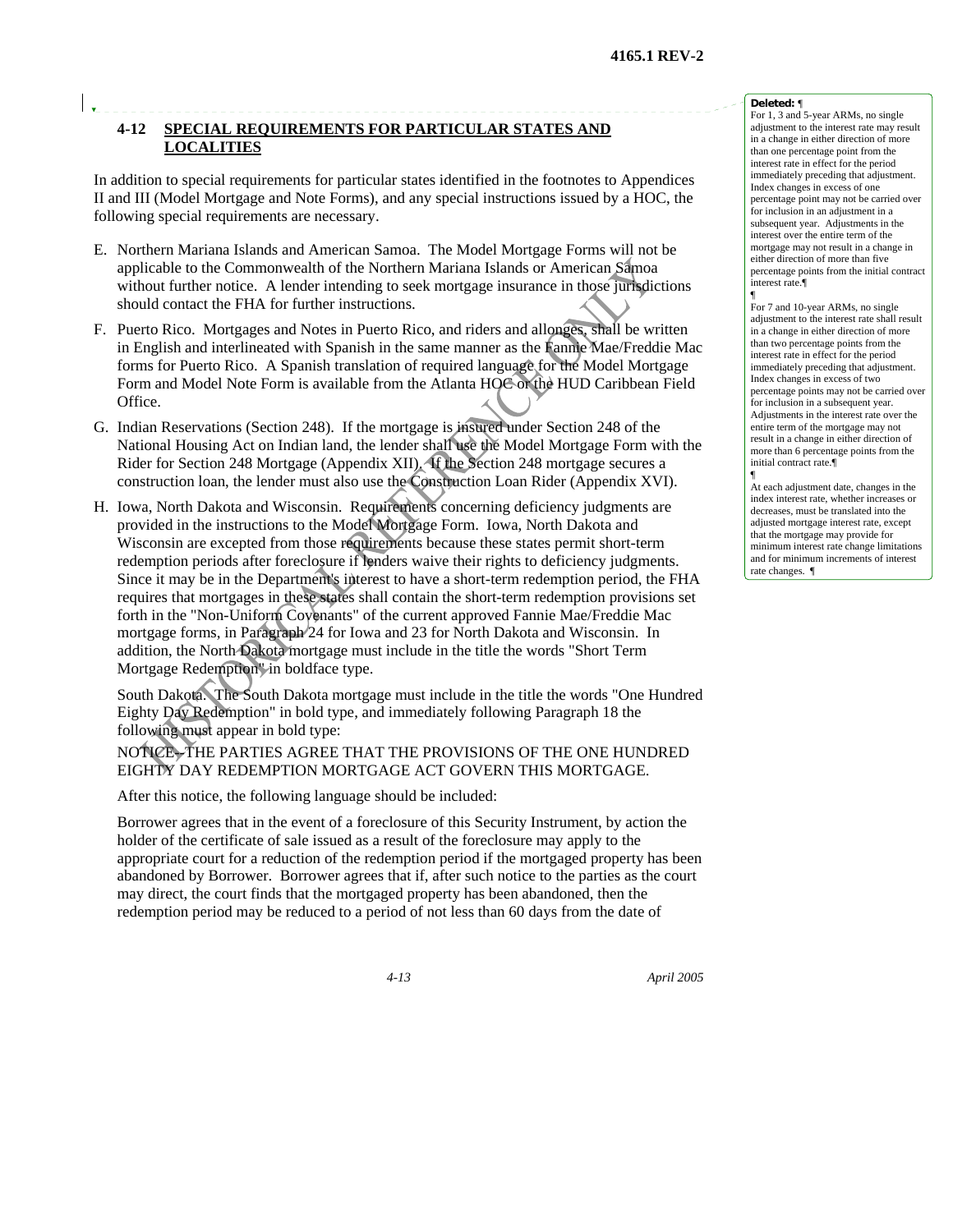recording of the certificate of sale issued as a result of the foreclosure of this Security Instrument.

New York and Maine. The New York and Maine Fannie Mae/Freddie Mac mortgage forms are written in a "plain English" style which sometimes uses "I" instead of "Borrower." When Non-Uniform Covenants from the New York and Maine Fannie Mae/Freddie Mac forms are added to the Model Mortgage Form, "I" should be changed to "Borrower," and any necessary conforming changes in verb form required by this change should also be made. The format and language for material preceding the Uniform Covenants should be based on Fannie Mae/Freddie Mac forms for other states, provided that the language is in conformity with applicable law.

New York. In New York, FHA permits a lender to modify and extend a previously recorded Security Instrument to secure new financing for the same property, instead of discharging the Security Instrument of record upon prepayment of existing financing. The borrower and lender must execute a new Note and either a HUD-approved Modification Agreement (for refinancing with no increase in principal amount) or a Consolidation, Extension and Modification Agreement (for other situations). Copies of these agreements are available from the HOCs. Fannie Mae/Freddie Mac Form 3172, "Consolidation, Extension and Modification Agreements," should not be used.

Pennsylvania. For Pennsylvania, "Certificate of Residence" is required at the end of the mortgage by 21 P.S. Sec. 625. It should read as follows:

CERTIFICATE OF RESIDENCE I,  $\qquad \qquad$  o hereby certify that the correct address of the within-named lender is \_\_\_\_\_\_\_\_\_\_\_\_\_\_\_\_\_\_\_\_\_\_\_\_, witness my hand this \_\_\_\_\_\_ day of 20\_\_.

Agent of Lender

\_\_\_\_\_\_\_\_\_\_\_\_\_\_\_\_\_\_\_\_\_\_\_\_\_\_\_\_\_\_\_\_\_\_\_\_\_\_\_

Texas. For Texas, delete Fannie Mae/Freddie Mac Paragraph 26 entitled "Waiver of Notice of Intent to Accelerate," or if used, the paragraph should be adapted since the paragraph reference is incorrect and omits FHA notice language.

*4-14 April 2005*